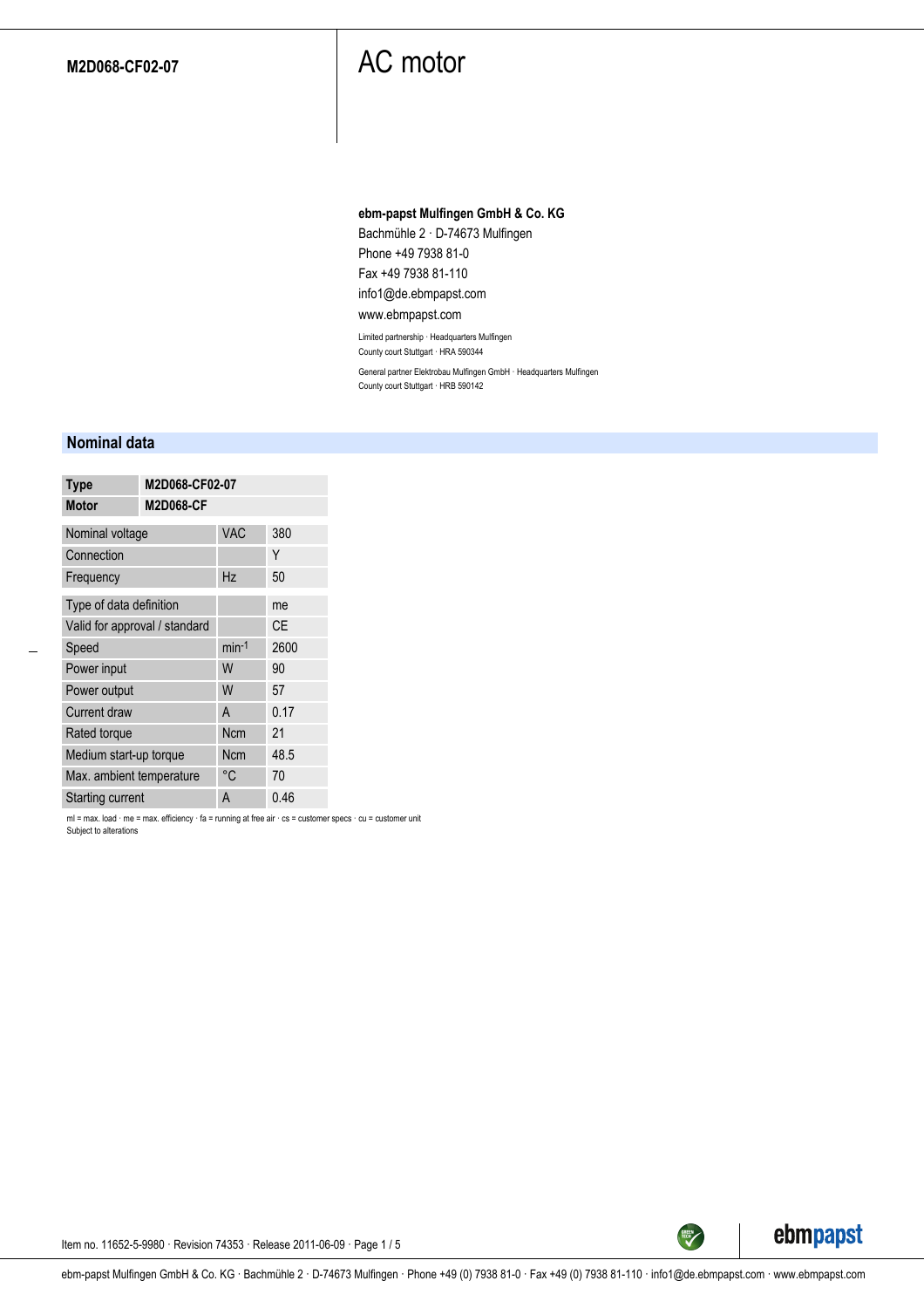### **Technical features**

| <b>Mass</b>                    | $1.5$ kg                                                     |
|--------------------------------|--------------------------------------------------------------|
|                                |                                                              |
| <b>Size</b>                    | 68 mm                                                        |
| Surface of rotor               | Coated in black                                              |
| <b>Direction of rotation</b>   | Clockwise, seen on rotor                                     |
| Type of protection             | IP 44; Depending on installation and position                |
| <b>Insulation class</b>        | "B"                                                          |
| <b>Humidity class</b>          | F <sub>0</sub>                                               |
| Max. permissible ambient motor | $+80 °C$                                                     |
| temp. (transp./ storage)       |                                                              |
| Min. permissible ambient motor | $-40 °C$                                                     |
| temp. (transp./storage)        |                                                              |
| <b>Mounting position</b>       | Shaft horizontal or rotor on top; rotor on bottom on request |
| Condensate discharge holes     | None                                                         |
| <b>Operation mode</b>          | S <sub>1</sub>                                               |
| <b>Motor bearing</b>           | <b>Ball bearing</b>                                          |
| Touch current acc. IEC 60990   | $< 0.75$ mA                                                  |
| (measuring network Fig. 4, TN  |                                                              |
| system)                        |                                                              |
| <b>Cable exit</b>              | Axial                                                        |
| <b>Protection class</b>        | I (if protective earth is connected by customer)             |
| Product conforming to standard | EN 60335-1                                                   |



TECH

Item no. 11652-5-9980 · Revision 74353 · Release 2011-06-09 · Page 2 / 5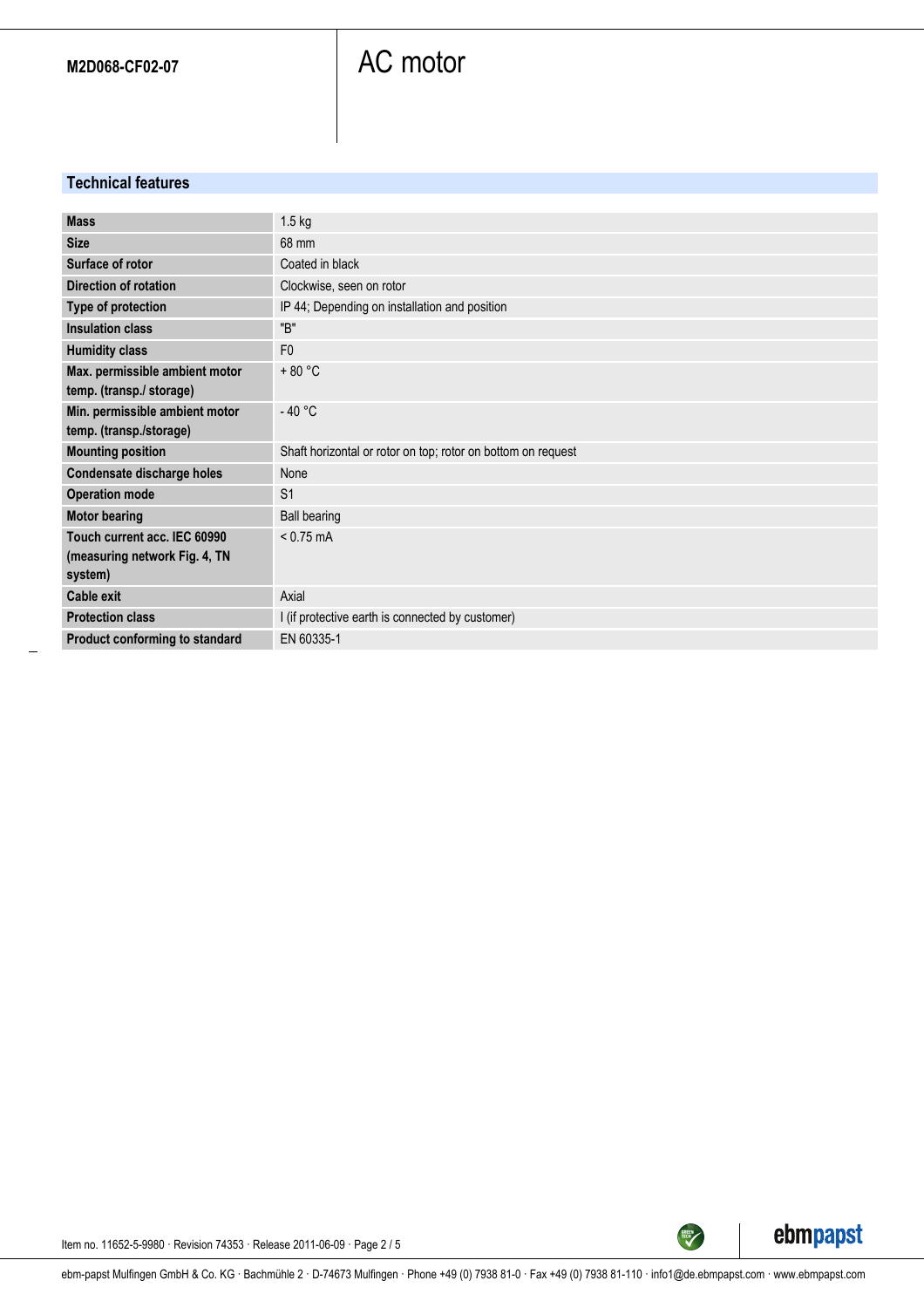### **Product drawing**



| Connection line PVC 4G 0.5 mm <sup>2</sup> , 4x brass lead tips crimped |  |
|-------------------------------------------------------------------------|--|
|                                                                         |  |

2 Depth of screw max. 5 mm



TECH

Item no. 11652-5-9980 · Revision 74353 · Release 2011-06-09 · Page 3 / 5

ebm-papst Mulfingen GmbH & Co. KG · Bachmühle 2 · D-74673 Mulfingen · Phone +49 (0) 7938 81-0 · Fax +49 (0) 7938 81-110 · info1@de.ebmpapst.com · www.ebmpapst.com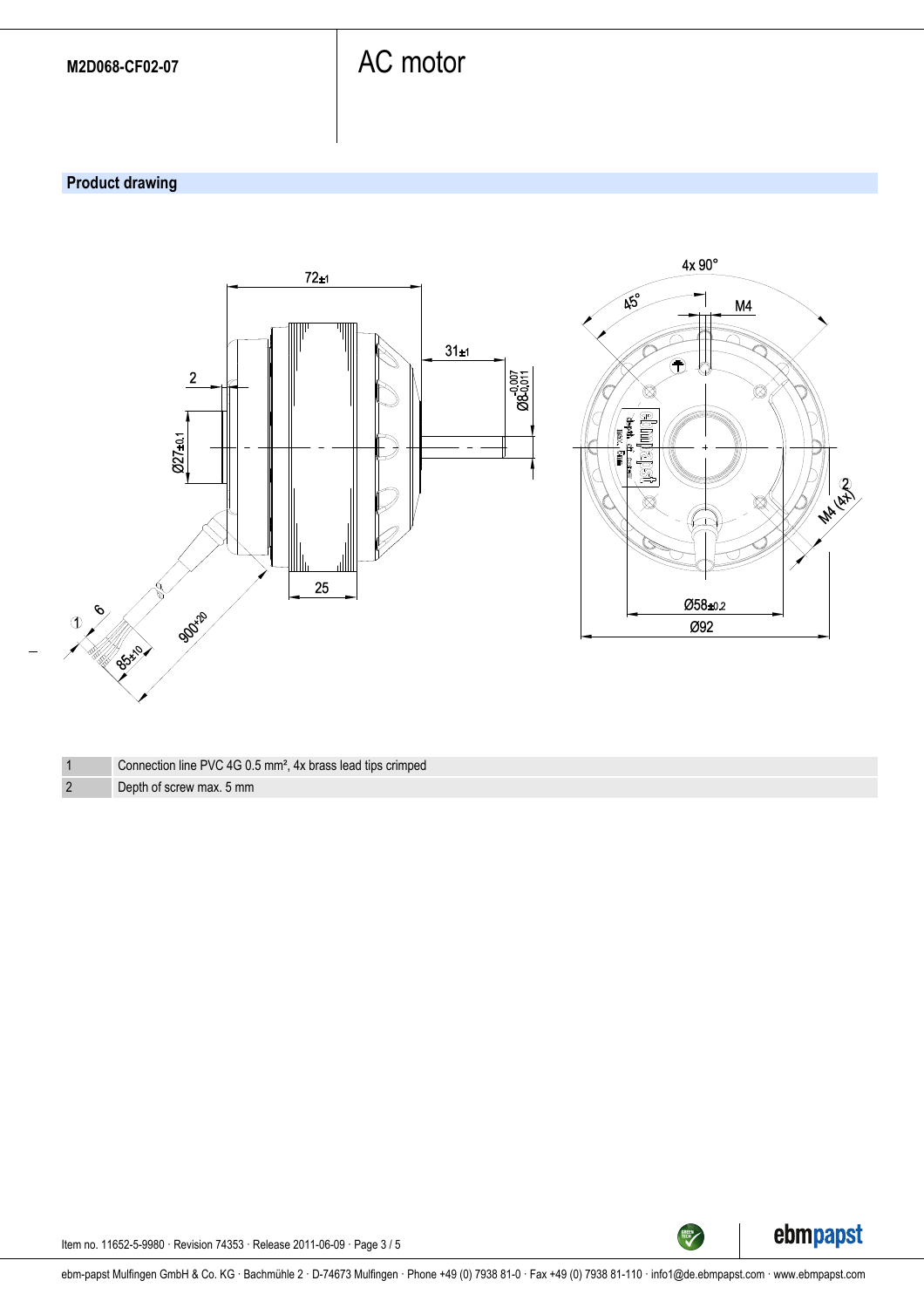#### **Connection screen**



| $\vee$ | Star connection |          | black        | └ | blue |
|--------|-----------------|----------|--------------|---|------|
| L3     | brown           | DE<br>-- | green/yellow |   |      |



Item no. 11652-5-9980 · Revision 74353 · Release 2011-06-09 · Page 4 / 5